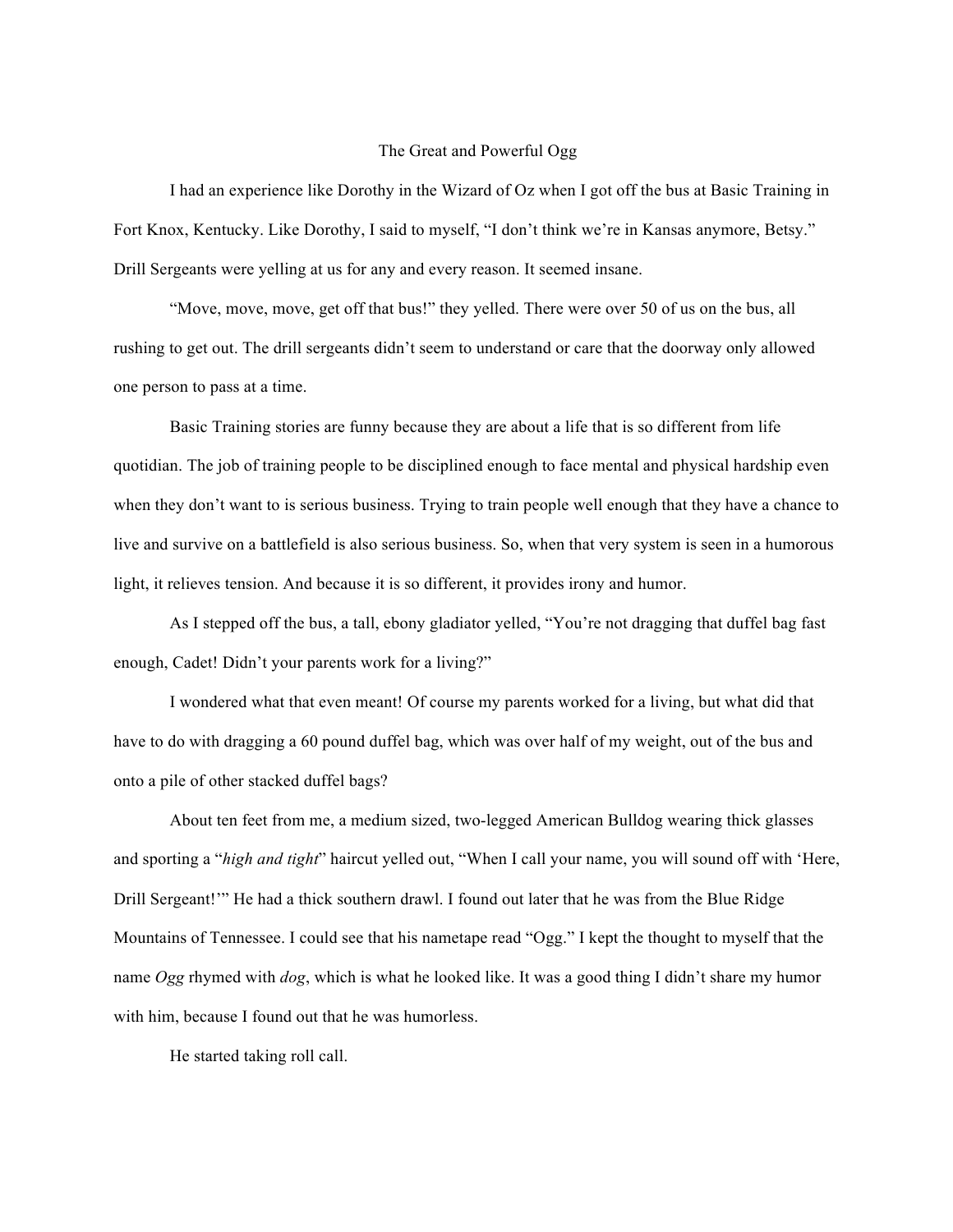"Once you claim your name, you will form a line on the lines you see painted on the ground in front of you." He pointed at four yellow lines. "You will fill in the lines from my left to my right. Once the line is full, you will begin to fill in the next line back. Do you understand?" yelled Ogg.

A few of us conversationally and in normally-toned voices replied, "Yes," or "Sure." You would have thought we had just put Ogg's favorite kitten in a microwave.

"Where do you think you cadets are?" He bellowed. He started yelling sentences at machine-gun pace, "This is not Mr. Roger's Neighborhood! Do you think we are sitting in Mr. Roger's living room taking off our sneakers and putting on a special sweater so we can watch a puppet show and a toy train??!!" he paused, then growled, "When I ask you a question, you will respond with either a 'Yes' or a 'No' unless the answer requires a more detailed response. At the end of every response, you will end your statement with 'Drill Sergeant' and all of this will be said in a command voice. A command voice is one that is delivered at the volume that I am using right now. That way everyone can hear everyone else and everything is out in the open, so that when each of you makes a mistake and I correct it - and believe me, ALL Y'ALL will make mistakes and I will be right there to correct you - everyone can hear and learn. Is that clear, cadets?"

This time, we all yelled back in a thunderous cry, "Yes, Drill Sergeant!!"

"Good. We can now commence with roll call," said Ogg in a 'command voice. "Arnold, Michael  $J$ ."

Arnold yelled back, "Here, Drill Sergeant!" He had blond shoulder length hair and looked like a hip tennis player or surfer.

"Brown, Marquez A."

"Here, Drill Sergeant!" Bellowed a tall cadet with a handsome face and a fade cut. His trimmed and shaped Afro had a gleaming gel in it. His muscular biceps were so large that the short sleeves of his polo shirt puffed up and couldn't fit over those bulging biceps. I thought to myself that no one would ever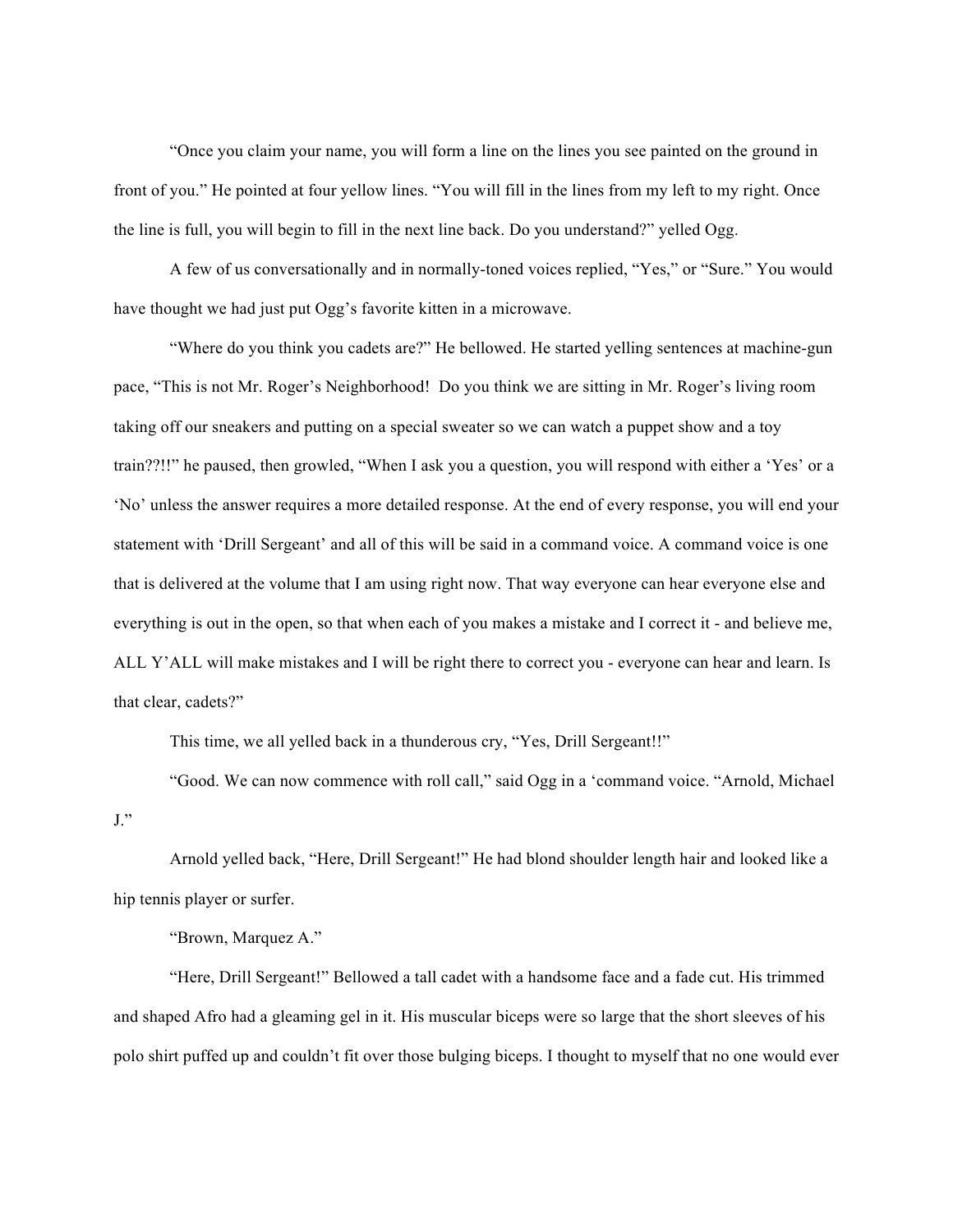dare tell Cadet Brown that Anne of Green Gables would have been envious of those puffed up sleeves. I thought that Brown looked like a man who could stand up to any force, but looks can be deceiving.

"Brown, Shaniqua C."

From the back of our group, I heard a mouse squeak in its loudest voice, "Here, Drill Sergeant." "Who the hell let Minnie Mouse join this man's Army?" belted out Drill Sergeant Ogg. "Brown, Marquez A., you will train your sister to use a command voice."

"That ain't my sister," Replied Marquez.

That was the wrong answer.

"Drop and give me 100 push ups, Brown, M." Directed Drill Sergeant Ogg. As Marquez began knocking out push-ups, Ogg stated, "From now on you will be known as 'B.M.' which is merely an acronym for your name, Brown, Marquez. Is that understood?"

From the push up position Marquez yelled, "Yes, Drill Sergeant."

"Gooooood," replied Ogg, with a wide grin.

When Ogg finished calling our names there were 32 of us standing on the four lines. We were his platoon.

Ah, the platoon: Third Platoon, Charlie Company. We were fondly known as "The Third Herd," because we were as slow as cows and pretty dumb – at least to the ways of the Army. Or maybe it was just because the words rhymed.

If you've ever seen the drill sergeants in movies like *Major Payne, Biloxi Blues,* or *Full Metal Jacket*, you know what drill sergeants do. If you haven't, then let me tell you a little about the mission of drill sergeants and Basic Training.

I went to Army Basic Training in 1984. The Vietnam War had ended nine years earlier. Some of our drill sergeants and training cadre had served in that war. Luckily, I don't think any of them had metal plates in their heads like the unbalanced Sergeant Toomey of *Biloxi Blues*. But although Toomey was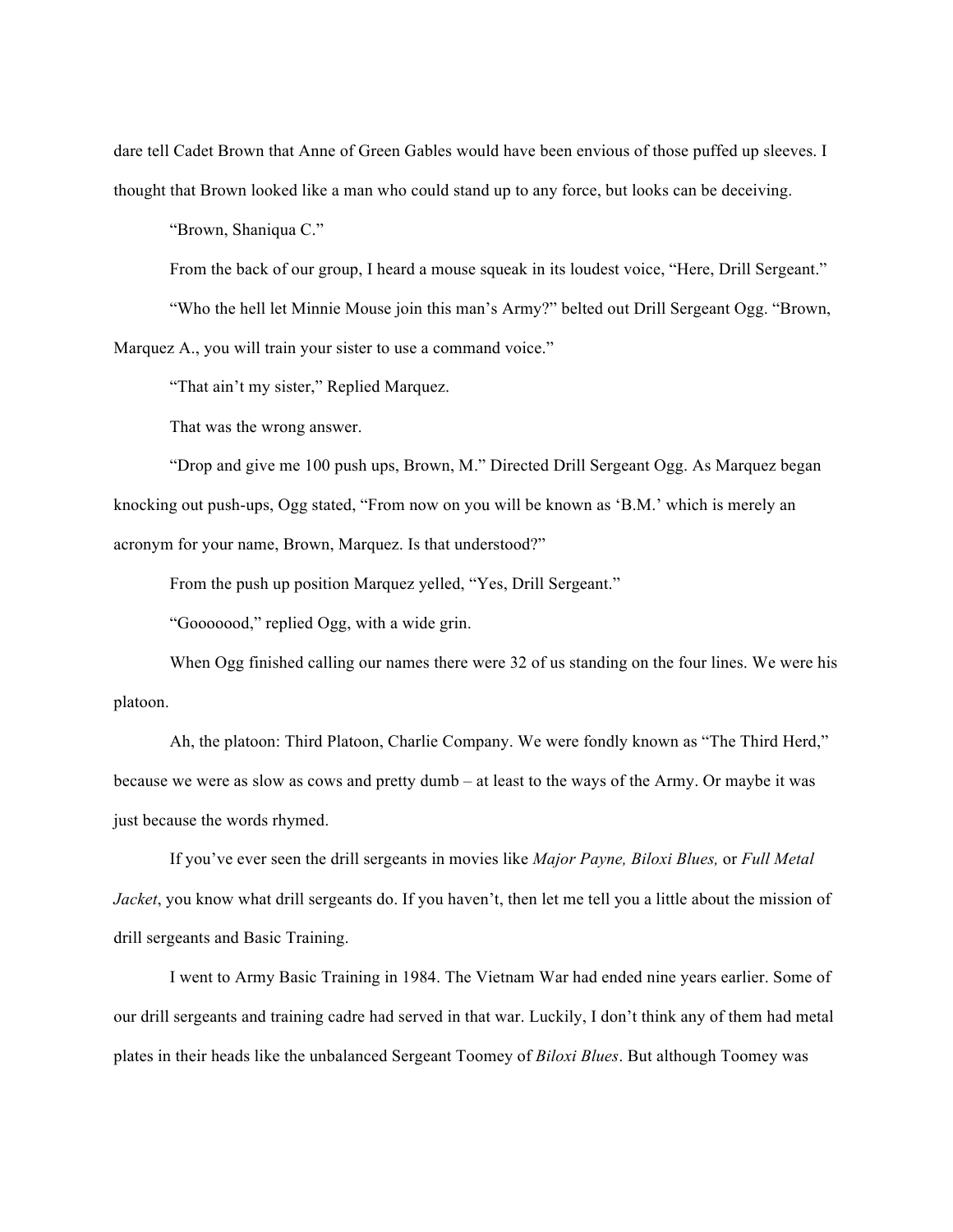unbalanced, he got it right when he described the mission of the drill sergeant in his conversation with Epstein in the movie:

This isn't Sunday School, this isn't pass or fail – this is death shit we're talking about. Men do not face enemy machine guns because they're treated with kindness. I don't want them human. I want them obedient. I'm trying to save those boys' lives you crawling bookworm.

Just as Sergeant Toomey ruled over Epstein in *Biloxi Blues*, Drill Sergeant Ogg ruled over me and my fellow cadets at basic training. What he taught me is carved into my psyche more permanently than the "Mother" tattoo on his biceps. I always wondered if Drill Sergeant Ogg's "Mother" tattoo was a testimony to his "Dear Old Mom" or to remind him to always be a "Mother F----r." It remains a mystery, but if I had to guess, it would be the latter.

When I got off the bus and saw my surreal surroundings, I immediately made the determination that I wanted to stay out of the crosshairs of Drill Sergeant Ogg. I didn't like getting yelled at. Some people have thick skin, but I don't. I might even cry if someone yelled at me and that would be very embarrassing to cry in public! I wanted to do everything I could to meet his requirements, so he wouldn't yell at me.

For two weeks, Ogg had let us know that he was in complete control. During his first lecture to us, he said, "You will not eat, sleep, or defecate unless I tell you to!" And that wasn't far from the truth. Every evening, he posted a schedule onto our barracks door. It told us the times for chow, personal hygiene and lights-out. If we deviated from it, he yelled at us and made us do 100 push-ups. If any poor Soldier happened to moan from the pain of doing those push ups, Ogg would yell, "THAT'S WHAT MY WIFE DID WHEN I SATISFIED HER LAST NIGHT! DO YOU THINK DOING PUSH UPS IS PROCREATION, RECRUIT????? GIVE ME ANOTHER 100 SO YOU'RE NOT CONFUSED!!!!"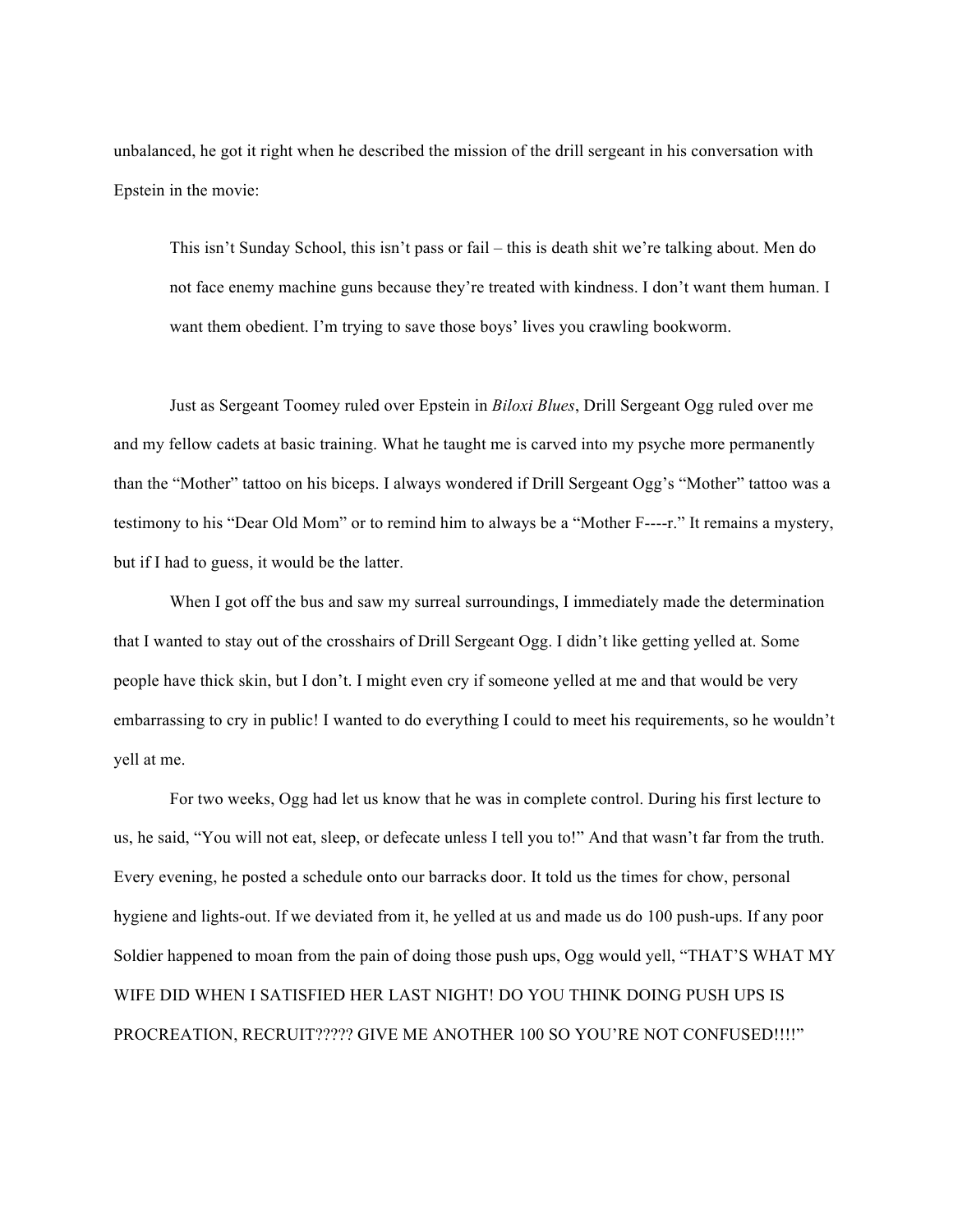Initially, members of the platoon would want to kill the person who had moaned, or anyone else who messed up and made us do push ups. But as time passed the numbers of platoon members who Ogg yelled at increased and the targeted insults created a special bond among those who received them. So far, Ogg hadn't yelled at me personally and I was proud of that. I was trying hard to be perfect. My pride set me apart from my fellow platoon members. I felt that I was better than them.

At the end of the second week of basic training it was my turn to lead the platoon. During the first two weeks, I had been excelling at everything: I "maxed" the physical training test, got expert at the firing range, "maxed" the land navigation test, and made it to every formation ahead of time. I was happy and proud of my success and it seemed to keep me out of hot water with Ogg. But I didn't notice that as time passed, my fellow platoon members seemed to be avoiding me. They sat together during meal times and didn't save me a seat. They didn't go out of their way to say, "Hi," or to talk to me during breaks. I was letting my success go to my head. But, Sergeant Ogg would soon show me that I was a mere human, just like my fellow platoon members.

So there I was, leading the platoon home after a grueling day at the Fort Knox grenade range. I was confidently calling cadence: "They say that in the Army, the chow is mighty fine! A biscuit rolled off the table, and killed a friend of mine!"1 To which the platoon responded appropriately, "Oh, Lord, I wanna go, but they won't let me go ho-o-o-o-o-o-me, hey!"<sup>1</sup>

The sun was on my back and I was looking forward to getting to the mess hall for some chow. We ruck marched as a form of transportation, burning over a thousand calories daily. We only ate three meals a day, no snacks. We were so hungry, we usually devoured everything the cooks threw onto our plates: mashed potatoes and gravy, fruit cup, overcooked spinach, dense rolls with as many pats of butter as possible, and whole chicken legs including the tendons and nubs on the ends. We were so hungry that

 

<sup>&</sup>lt;sup>1</sup> If you didn't get the irony of this cadence, called a "Jody," let me point out that the Army biscuit of legend is so hard that if it rolls off the table, bounces and hits you, you will surely die.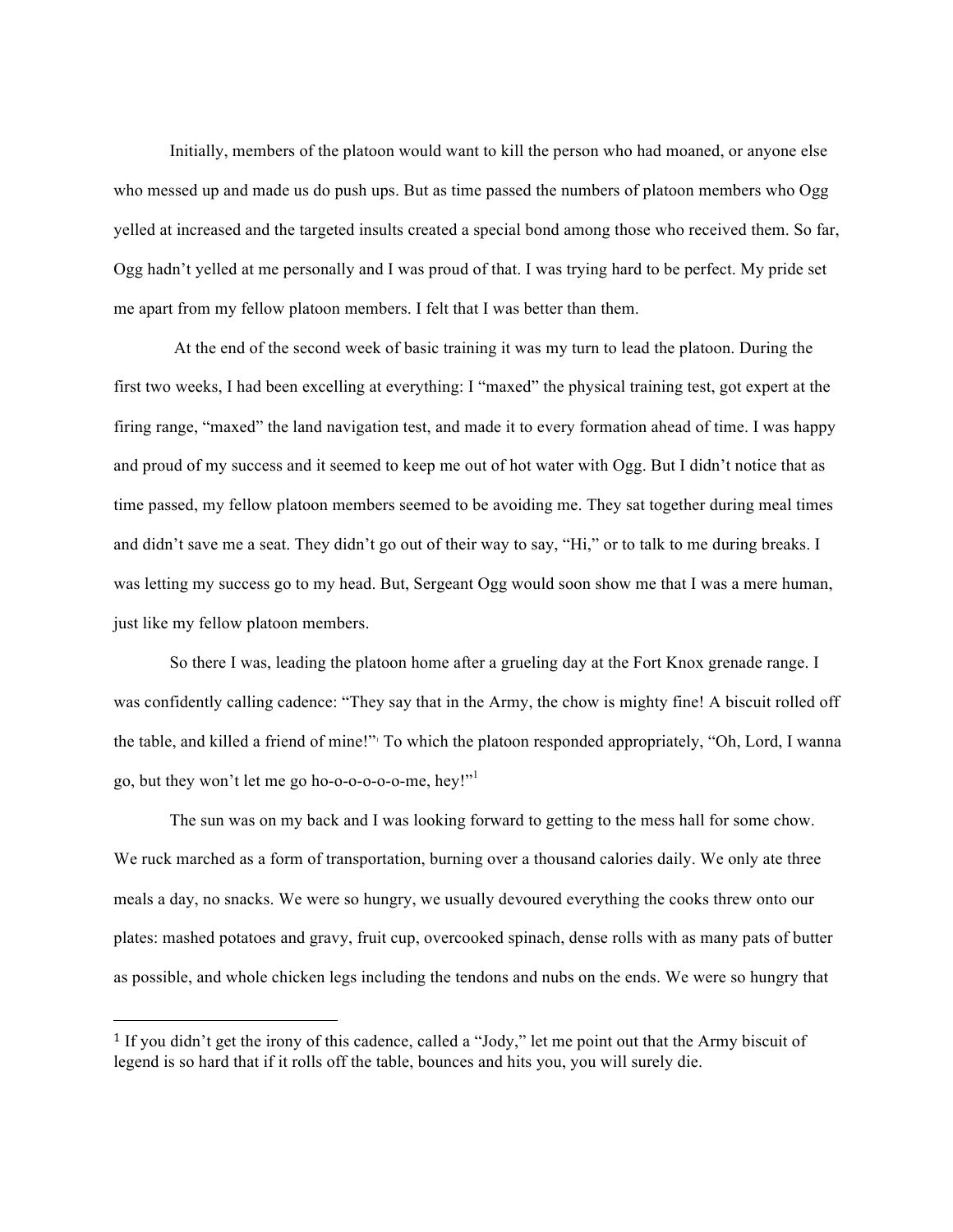even if it had smelled like canned cat food we would have devoured it; if the food seemed mildly edible, we ate it.

Then, as I dreamed of eating dinner, I called a command on the wrong foot. Who cares about this simple mistake, right? Well, in the Army everything is about unity and the team. As the Drill Sergeants say, normally with a southern drawl, "They ain't no 'I' in TEAM, dipshit!" and the Army is the ultimate team. So, when marching troops, you want them to move as one unit - organized and pretty. To keep the unit together when turning, you gotta call the command on the correct foot. For a right turn, you call it on the right foot; left turn, you call it on the left foot. I wanted the platoon to go right, so I needed to yell, "Right turn! March!" with each portion of the command on the right foot. If the timing is right, the platoon will flawlessly execute a 90-degree right turn.

But, this was my first test on a team event. I was good at individual displays of competence, like firing a rifle, finding points on a map while using a compass, and taking written tests. But, looking back, I can see that I was still green when it came to team activities and Drill Sergeant Ogg was getting ready to snap me like a twig!

I said, "Right turn! March!" on the left foot, instead of on the right one.

I expected the platoon to collapse in on itself, a lightning bolt to strike, or the ground to swallow me up. Nothing like that happened, no, something much worse! Although it didn't look pretty because a few people shuffled their feet while turning, the formation did make the right turn. Then, Sergeant Ogg magically appeared at my side like Voldemort. Ogg marched to my left, sandwiching me in between him and the platoon. He started calling cadence above my voice and took command away from me. Despite this jarring loss of authority, I forced myself to stand tall, all five foot two of me.

Sergeant Ogg barked, "MARK TIME! MARCH!...PLATOON! HALT!." Spittle glistened on his small, Army-regulation, Hitler mustache. We stopped marching. Everything was quiet. I remembered to execute a left face so I could face him. My eyes were pinned to the nametape on his chest with its three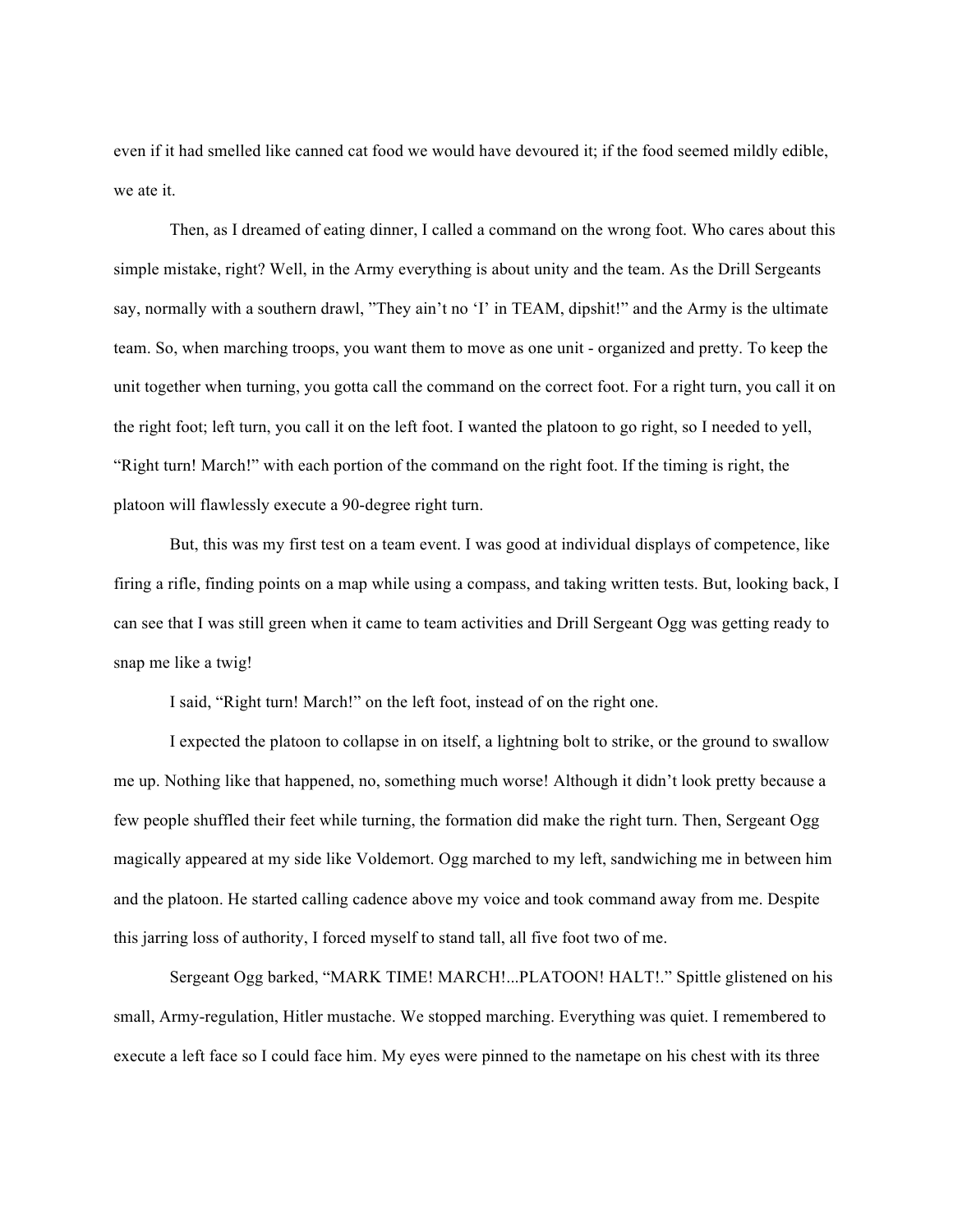terrifying letters, O-G-G. I dared not to look into his beady little eyes for the fear that they would burn a hole into my soul.

"LIZZY!" He bellowed. I could smell the burnt coffee and Cremora on the stressed syllable of my nickname, "Lizzy." "Yes, Drill Sergeant!" I yelled back, pretending to be fierce and confident, though I wanted to run and hide.

"What did you do wrong?" he menaced, his eyes squinting behind his black-rimmed, "birthcontrol" glasses, fondly known by the acronym BCGs.

"I called the command on the wrong foot, Drill Sergeant! Sorry, Drill Sergeant!" I said, wondering how many hundreds of push-ups he would make me do. But, he momentarily held off on the push-ups and did something that hurt me even more.

"SORRY?! SORRY?!" He fumed. His face got red and he looked like a volcano ready to blow, "SORRY LIES SOMEWHERE BETWEEN SHIT AND SYPHILIS IN MY BOOK! NOW DROP AND GIVE ME 100!"

I got down into the front-leaning-rest position, all alone, and started knocking out push ups. "One drill sergeant, two drill sergeant…"

Then, the platoon burst out laughing. They couldn't help it. They weren't just laughing at Ogg's alliterative joke – they were laughing at me. I was mortified. I wanted to crawl into a hole from the embarrassment – both from my mistaken marching command and from saying the dreaded S-word, "sorry." Then, Sergeant Ogg dropped the whole platoon for laughing and we started counting out the push-ups. We stopped laughing somewhere after push-up number nine because it didn't seem like Ogg was getting tired. Of course he would never get tired, He is Ogg: He was just standing there, as always, watching us. Finally he called, "ON YO' FEET, DISEASE!!!!" We rose with effort. He marched us over to the mess hall and filed us into line.